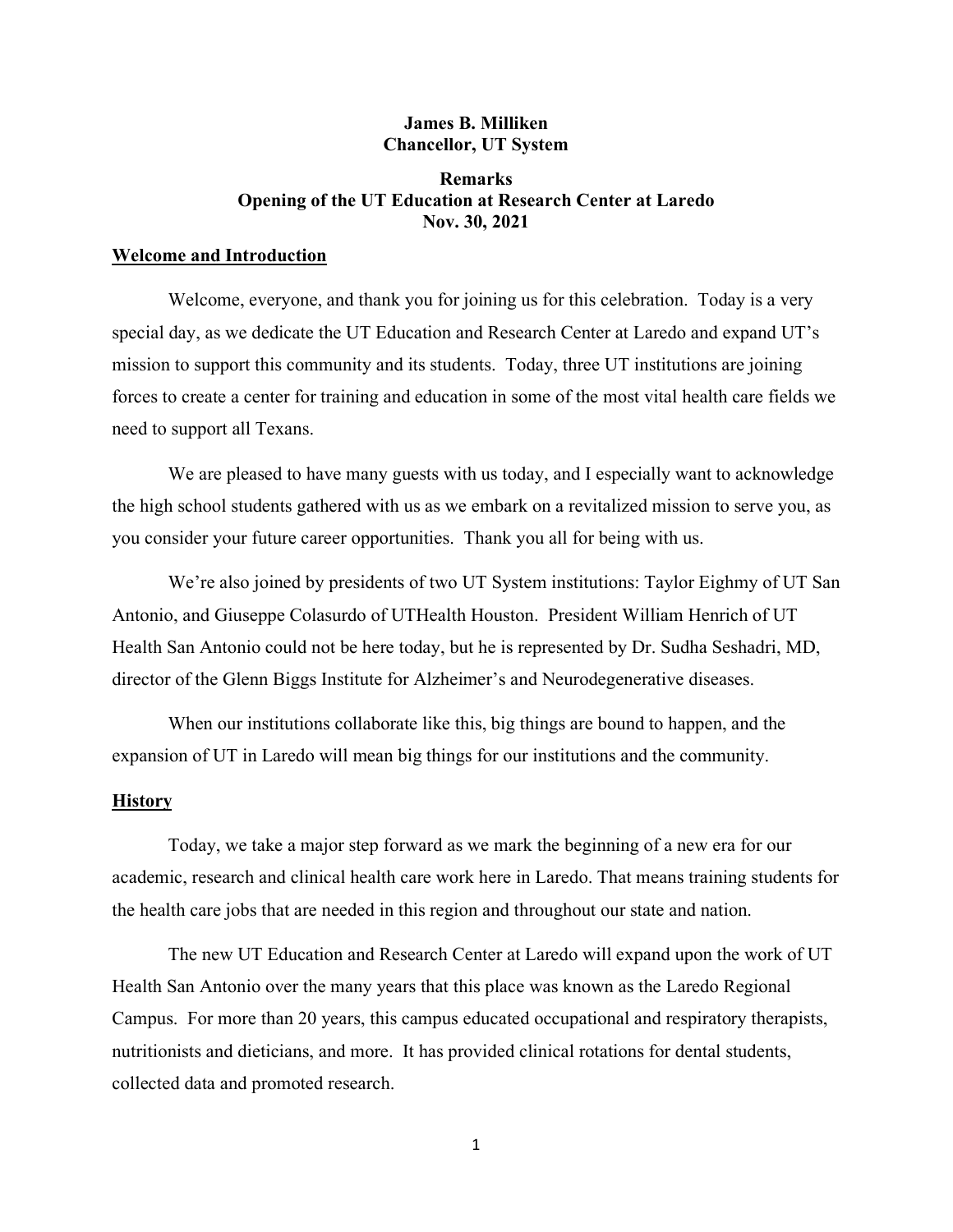But what we've achieved so far isn't enough to fully serve such a fast-growing hub of commerce, cultural exchange and entrepreneurship like Laredo. That's why the Texas Legislature—thanks to the perseverance and leadership of Senator Judith Zaffirini—ensured a new investment and new legislation to make this a multi-institutional effort, and to have the largest public university system in Texas keep up with, and get ahead of, the increasing demand for frontline health care, training, and research.

We need to do more, and we're ready to do it. And like Senator Zaffirini, it is my hope that we will continue to develop and provide more educational opportunities to the students of this region.

By bringing together three powerful UT institutions, we're helping develop homegrown talent that will keep South Texas healthy for years to come. This new commitment means putting to good use the classrooms, laboratories, and library we've built here, and providing new opportunities and new degree options for local students.

I'm grateful to UT Health San Antonio for its history here, and I'm also excited to welcome UT Health Houston and UT San Antonio to the Center.

### **Demographic Trends and Needs**

That fact is our state in dire need of centers of the innovation and training this Center will provide. In Texas, we face an uphill battle when it comes to improving health outcomes. In fact, we're ranked close to the bottom in nearly every measure. Despite a booming population, the accessibility and affordability of health care in Texas puts us at 42nd overall, and we continue to have the highest uninsured rate in the nation.

The state population is projected to double by 2050 --- and that's in addition to the fact that Laredo's population already doubled over the last 30 years. As a state, we must simultaneously meet the needs of a growing elderly population *and* those of a state that is becoming bigger and younger overall.

#### **Looking Ahead**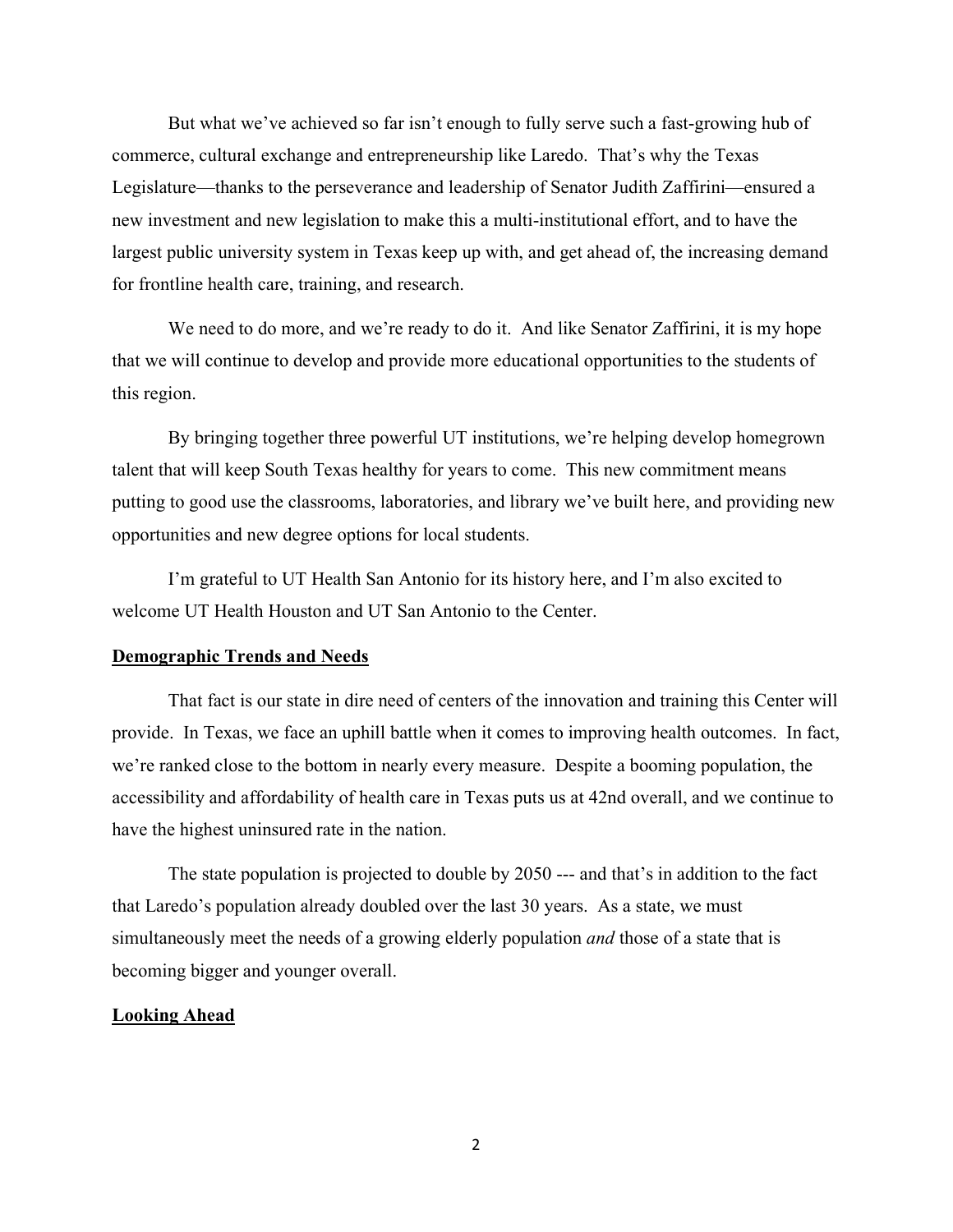To serve that population, we must work to expand access and affordability to higher education, grow our pipeline of medical professionals, and invest in the scientific and medical breakthroughs that will serve our communities.

The new UT Center at Laredo will offer new certificates and degrees to equip the next generation with the skills they need to care for our elders, build opportunity for the young, and create a healthier Laredo and a stronger Texas.

For example: UT San Antonio is working to offer a community health worker certificate, which will train students for good jobs working to connect people with the health care they need.

UT Health Houston will offer accelerated masters' degrees in computer science and public health through its School of Bioinformatics. The School of Bioinformatics, by the way, is the only standalone school of its kind covering the ways we use technology and artificial intelligence to unlock information from our bodies, like our genes. This can help us detect, treat, and prevent diseases and illness.

UT Health San Antonio's will prepare new physician assistants, a field expected to grow by more than 30 percent in the next decade, and its dental programs will help address a shortfall of hundreds of dentists in the coming years.

That's what makes today special, as we move into a new era of supporting students and the Laredo community with educational programs that meet the needs we face.

### **Conclusion**

It should come as no surprise that we're able to make this transition thanks to the hard work of Senator Judith Zaffirini. As I said, she sponsored the legislation that made this possible. As a UT graduate herself and a Distinguished Alumna, she's always pushing to advance the UT System and ensure that it meets the demands of our state. That's what she's done as a senator for more than 30 years, and this event is yet another red-letter day in that long and continuing history of service.

My conversations with Senator Zaffirini set the tone and the vision for this project, and for the new phase we begin here in Laredo today. Her insights, abilities and determination continue to expand opportunity here in Laredo and across Texas. Senator, thank you.

3